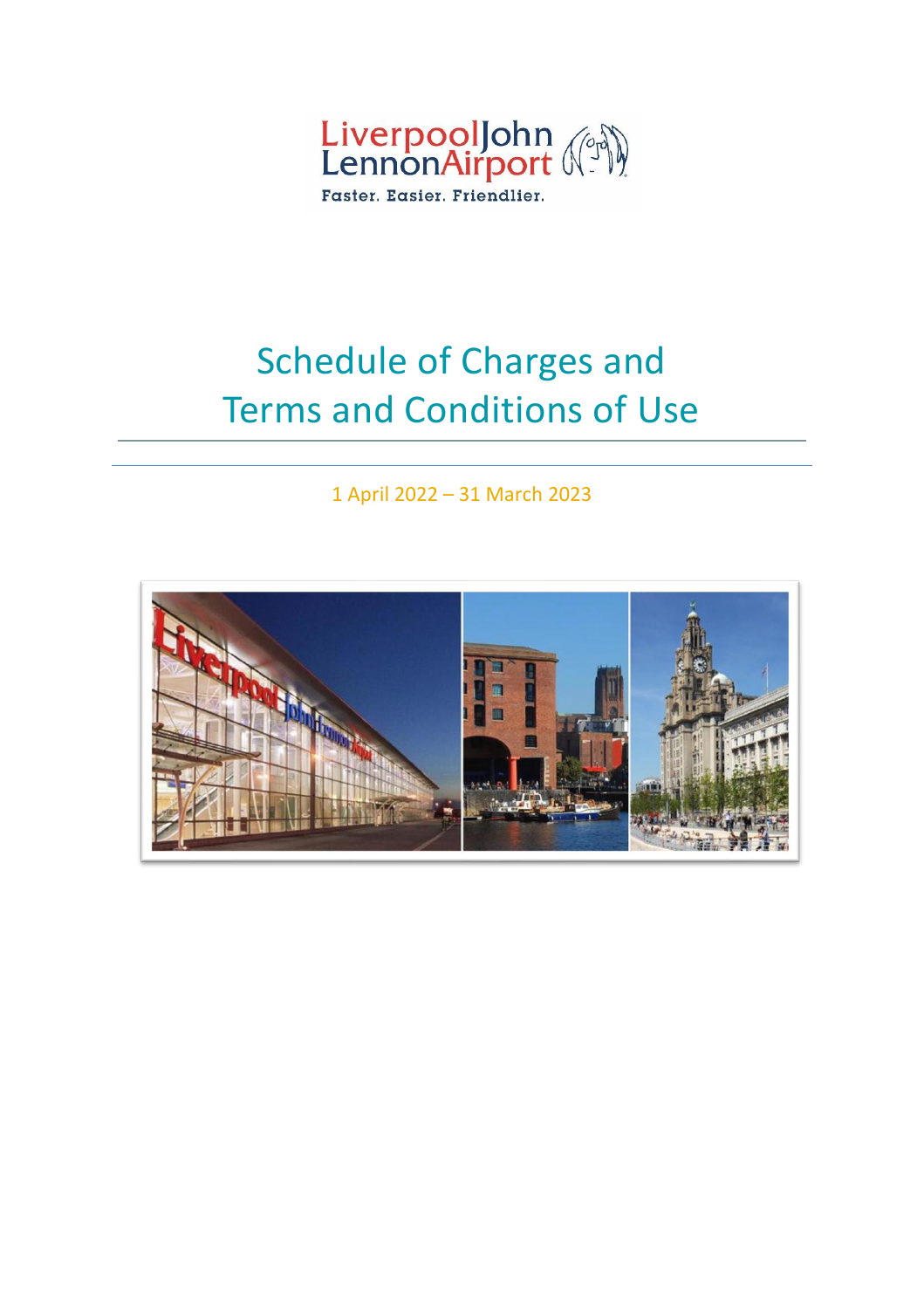Welcome to the 2022/23 edition of Liverpool John Lennon Airport's Schedule of Charges & Terms and Conditions of Use. This document provides you with all the information necessary to operate services at the Airport.

Liverpool John Lennon Airport serves the largest aviation market outside London in the UK, being the North West and offers access to over 7 million people in the North West and is the closest major airport serving North Wales.

Liverpool John Lennon Airport has performed above the UK average in its passenger returns post Covid, and we look forward to welcoming new airline partners to Liverpool in the months to come.

In addition to the development of scheduled passenger services, cargo services are handled by Wynne Aviation whilst Liverpool John Lennon Airport remains one of the largest General Aviation Airports in the UK, with based operators including Keen Air, Ravenair, LAS and XLR.

We look forward to discussing opportunities with existing and new carriers. The Aviation Development team for passenger, Cargo and GA services can be contacted directly at [aero@liverpoolairport.com.](mailto:aero@liverpoolairport.com)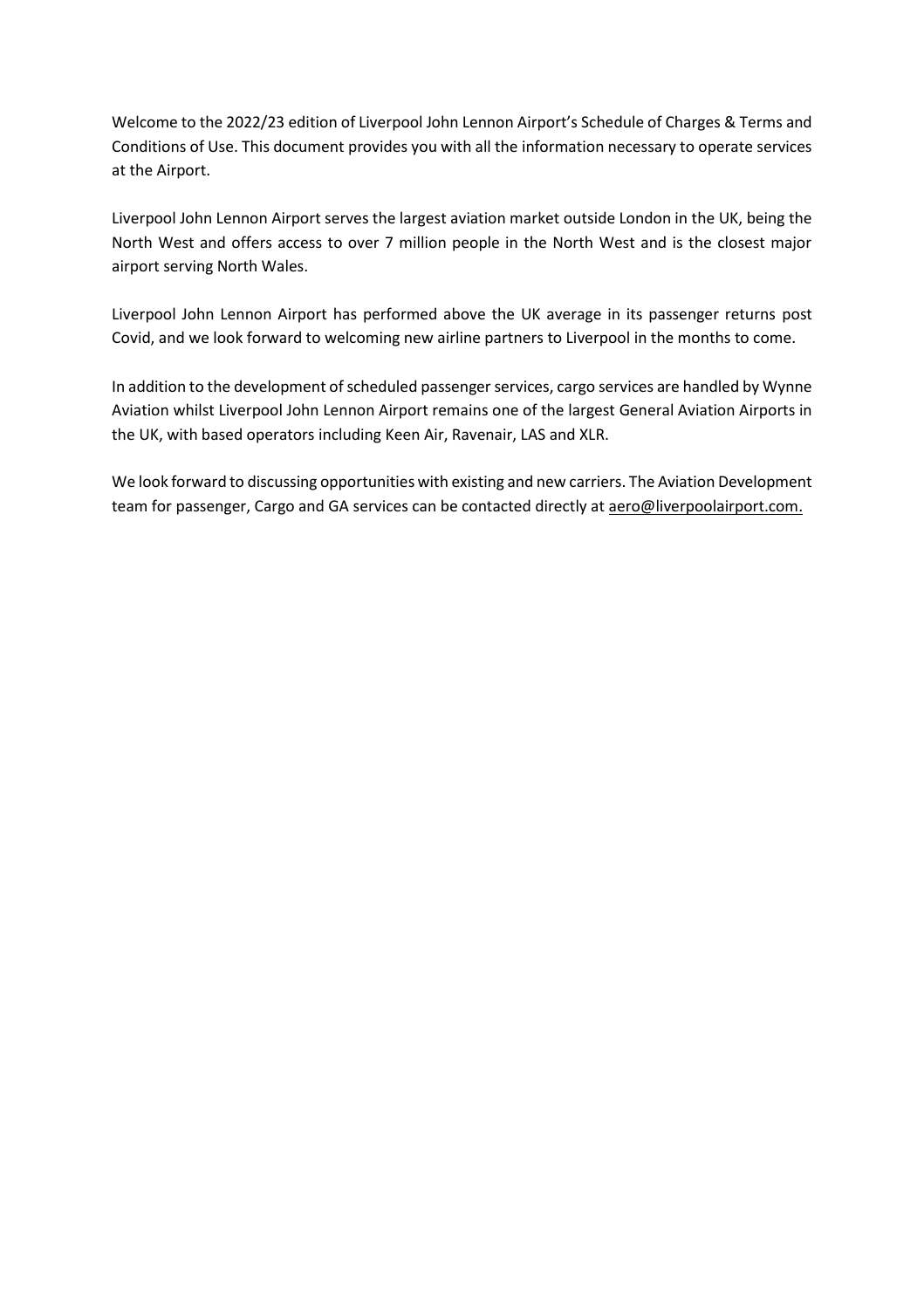Liverpool Airport Limited ("Company") is the operator of Liverpool John Lennon Airport ("Airport").

This document sets out the Company's terms and conditions of use ("Terms") and the Charges (defined below) that will apply from 1 April 2022 until 31 March 2023 inclusive. The Charges stated herein are exclusive of any value added tax which shall be chargeable at the prevailing rate from time to time.

The Company reserves the right at any time to amend, vary or discharge these Terms. Any updated Terms will be uploaded to the Company's website. It is the responsibility of each Operator, company or person relying on the Terms to check the website regularly for updated Terms.

The Company reserves the right to review the Charges, the application of the Charges and the qualifying conditions in respect of the Charges from time to time. Any updated Charges will be uploaded to the Company's website. It is the responsibility of each Operator, company or person relying on the Charges to check the website regularly for updated Charges.

# CONTACT DETAILS

## **OUT OF HOURS ENQUIRIES**

Airport Duty Manager TEL: +44 (0) 7810 558 278 or +44 (0) 151 907 1558 EMAIL[: adm@liverpoolairport.com](mailto:adm@liverpoolairport.com)

**PAYMENT ENQUIRIES** LPL Finance Department TEL: +44 (0)151 907 1607 EMAIL[: creditcontrol@liverpoolairport.com](mailto:creditcontrol@liverpoolairport.com)

## 1. DEFINITIONS AND INTERPRETATION

1.1 The following definitions and rules of interpretation in this clause apply in these Terms.

| Charges                            | the charges payable by the Operator to the Company, further<br>details of which are set out in these Terms and a "Charge" shall<br>refer to any one of the Charges                                                                                         |
|------------------------------------|------------------------------------------------------------------------------------------------------------------------------------------------------------------------------------------------------------------------------------------------------------|
| <b>Group Company</b>               | in relation to the Company only, the Company, any subsidiary or<br>holding company from time to time of the Company, and any<br>subsidiary from time to time of a holding company of the<br>Company, and "Group Companies" shall be construed accordingly. |
| License                            | The ground handling license between the Company and each<br>handling agent                                                                                                                                                                                 |
| Maximum Take Off Weight            | the maximum total weight of an aircraft and its contents at which<br>the aircraft may take off anywhere in the world in the most<br>favorable circumstances in accordance with the Certificate of<br>Airworthiness in force in respect of the aircraft     |
| Operator                           | in relation to an aircraft, the person for the time being having the<br>management of that aircraft, which for the avoidance of doubt<br>includes airlines                                                                                                 |
| Passenger                          | any person carried on an aircraft with the exception of the flight<br>crew and cabin staff operating the aircraft flight                                                                                                                                   |
| Passenger with Reduced<br>Mobility | any arriving or departing passenger with reduced mobility or<br>other disability as defined by Section 6 of the Equality Act 2010                                                                                                                          |
| Time of Landing                    | the time recorded by air traffic services as the time of touch down<br>of an aircraft                                                                                                                                                                      |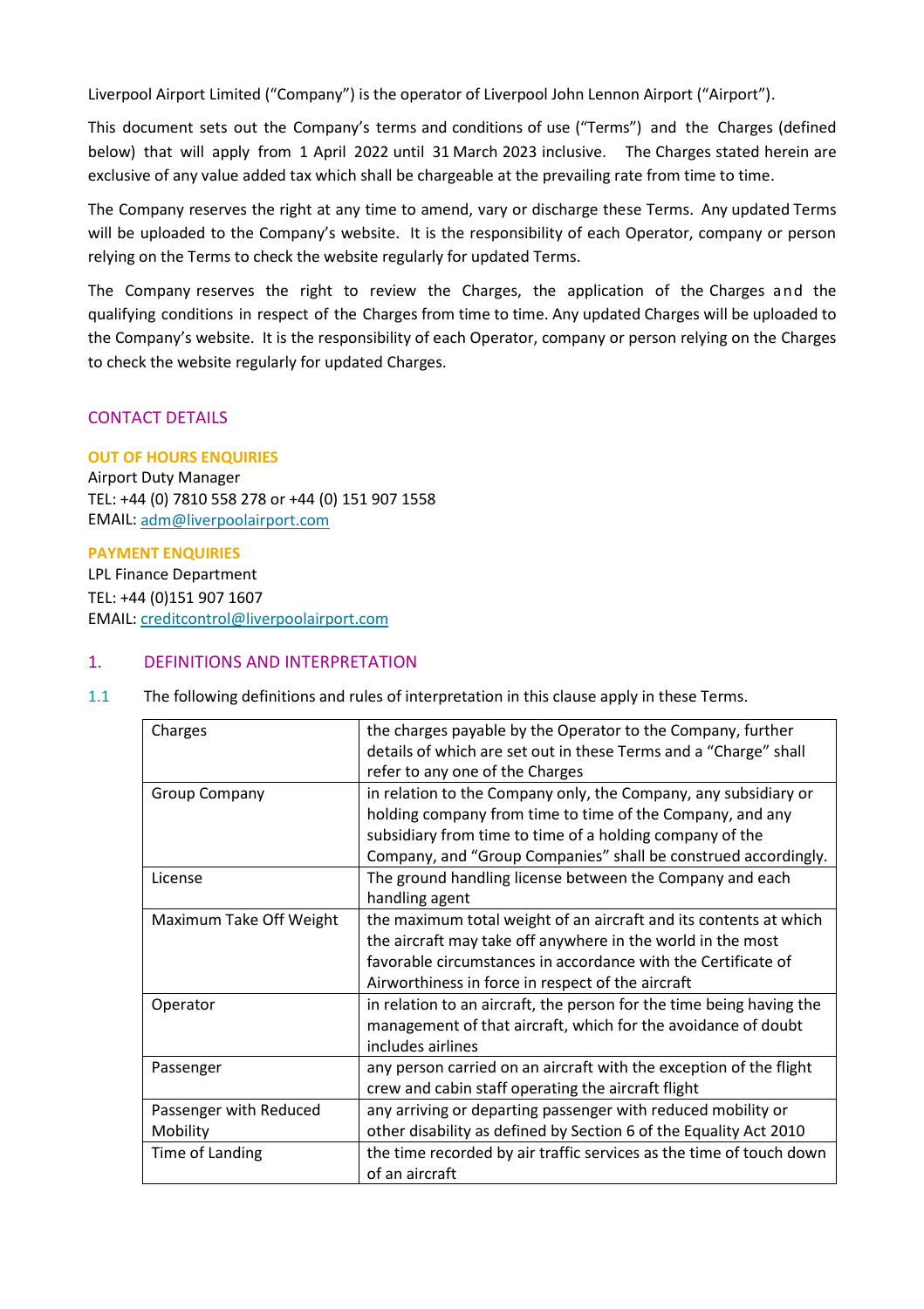| Time of Take Off          | the time recorded by air traffic services as the time when the  |
|---------------------------|-----------------------------------------------------------------|
|                           | aircraft is airborne                                            |
| Touch and Go or Go Around | flights which use air traffic control equipment, navaids and/or |
|                           | lighting but which do not land at the Airport                   |

- 1.2 Words denoting the singular shall include the plural and vice versa.
- 1.3 Reference to any statute or statutory provisions includes a reference to that statute or statutory provision as from time to time amended, extended, or re-enacted or consolidated, and all statutory instruments made pursuant to it.
- 1.4 A person includes a natural person, corporate or unincorporated body (whether or not having separate legal personality).

## 2. CHARGES

## **2.1 Runway Charge on Landing**

Navigation services at the Airport are provided by the Company, the charge for which is incorporated into the runway charges on landing.

The runway charge on landing is payable for all arriving aircraft (other than cargo only aircraft) and is assessed on the basis of the Maximum Take Off Weight in tonnes.

| <b>Aircraft Weight Category</b> | Rate                                 |
|---------------------------------|--------------------------------------|
| Up to 1.5 tonnes                | £41.60                               |
| Over 1.5 tonnes up to 3 tonnes  | £14.00 per 0.5 tonne or part thereof |
| Over 3 tonnes up to 10 tonnes   | £27.00 per tonne or part thereof     |
| Over 10 tonnes                  | £25.00 per tonne of part thereof     |

The runway charge on landing is payable for all arriving **Cargo** operating aircraft and is assessed on the basis of the Maximum Take-Off Weight in tonnes.

| <b>Aircraft Weight Category</b> | Rate                               |
|---------------------------------|------------------------------------|
| All aircraft weights            | $£12.75$ per tonne or part thereof |

Cargo handling and processing at the Airport are provided by Wynne Aviation Services, who can be contacted on **+44(0)151 486 1919 or [cargo@wynneaviation.co.uk](mailto:cargo@wynneaviation.co.uk)**

# **2.2 Training Charge**

Operators wishing to undertake training without approved credit facilities, must obtain approval for the type and duration of the training and make payment in advance.

Training flights by non-based Operators must be approved by the Company prior to such training taking place. The Company reserves the right to decline or suspend training if, in its opinion, such training is not considered to be in the best interests of the Airport.

For availability and booking enquiries please contact Air Traffic Control on **+44 (0)151 907 1531**

For credit facilities and payments please contact the Company's Finance Department on **+44 (0)151 907 1607**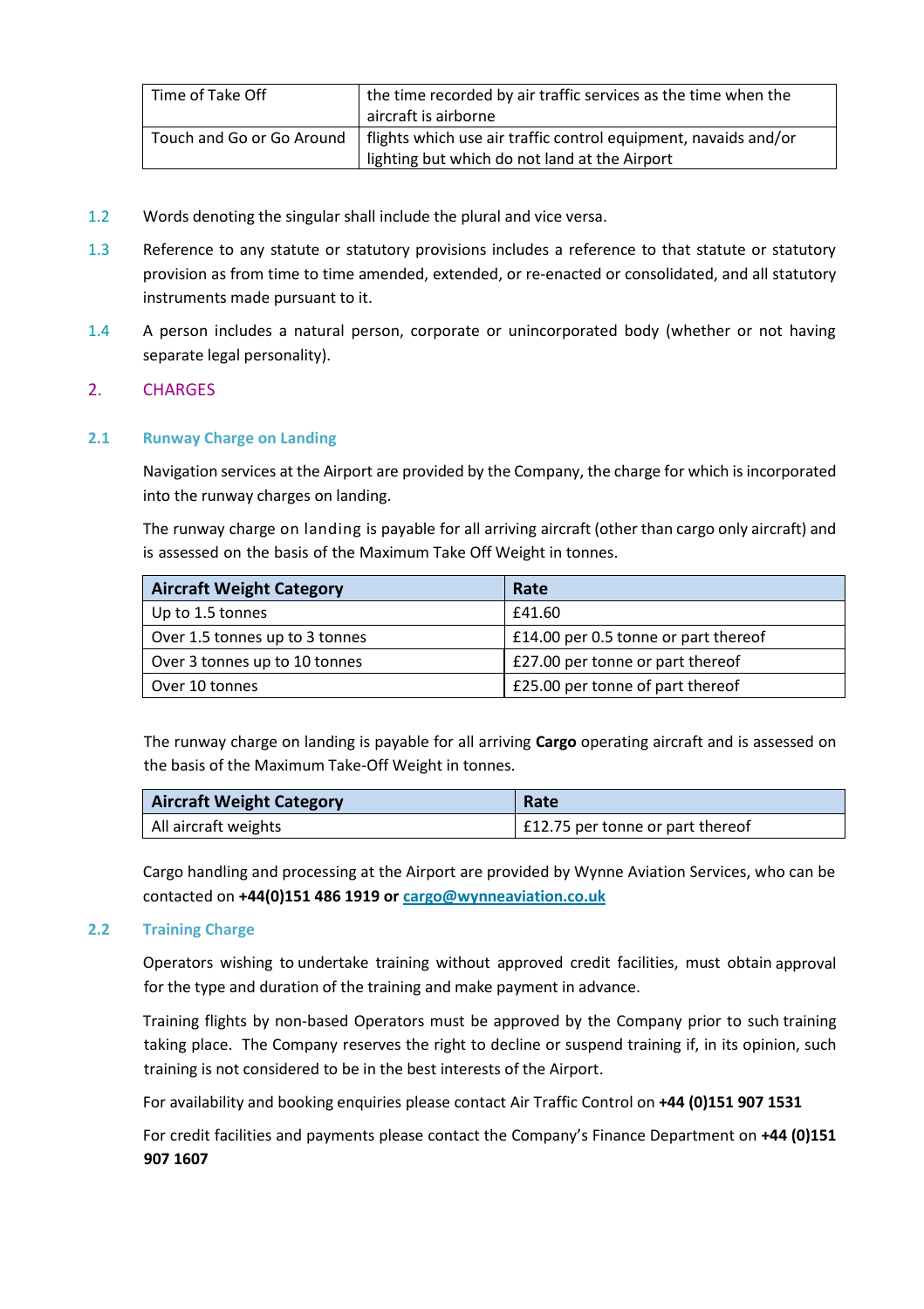## **Touch and Go or Go Around**

The applicable runway charge on landing will apply for the first Touch and Go or Go Around, and 50% of the applicable runway charge on landing will apply for each subsequent Touch and Go or Go Around.

## **2.3 Aircraft Parking Charge**

The aircraft parking charge is payable for each uninterrupted period of parking of an aircraft on the Airport and is assessed on the Maximum Take Off Weight of the aircraft and the time it is parked.

The aircraft parking charge applies from Time of Landing to Time of Take Off, and is calculated per 24 hours or part thereof. The charge will apply whether the aircraft is secured to the ground or to a structure on the Airport or is left on the ground unsecured.

The Airport Operations Director, or their nominated deputy, may at any time order an Operator either to move a parked aircraft to another position or remove it from the Airport for safety or operational reasons. Failure to comply with the order within the period specified will render the Operator liable to a special charge which will be notified to the Operator at the time of the request to move the aircraft.

No aircraft will be accepted for long term parking unless agreement has been obtained in writing from the Airport Operations Director or their nominated deputy.

| <b>Aircraft Weight Category</b>       | Daily Rate (per 24 hours or part thereof) |
|---------------------------------------|-------------------------------------------|
| Up to 3.5 tonnes                      | £4.00 per 0.5 tonne or part thereof       |
| Aircraft over 3.5 tonnes to 10 tonnes | £29.50                                    |
| Aircraft over 10 tonnes to 20 tonnes  | £60.65                                    |
| Aircraft over 20 tonnes to 30 tonnes  | £100.80                                   |
| Aircraft over 30 tonnes to 40 tonnes  | £131.45                                   |
| Aircraft over 40 tonnes to 50 tonnes  | £151.90                                   |
| Aircraft over 50 tonnes to 60 tonnes  | £172.25                                   |
| Aircraft over 60 tonnes to 70 tonnes  | £192.65                                   |
| Aircraft over 70 tonnes to 80 tonnes  | £213.05                                   |
| Aircraft over 80 tonnes to 90 tonnes  | £238.20                                   |
| Aircraft over 90 tonnes to 100 tonnes | £263.45                                   |
| Over 100 tonnes                       | £285.00                                   |

The first 2 hours parking are free of charge.

## **2.4 Passenger Charges - charged per departing Passenger**

**Exemptions from the Passenger Charges:** 

• children under 2 years;

Passenger Charges include a passenger load supplement charge, a passenger security charge, a CAA charge for aviation security, a hold baggage screening charge and a common use of terminal equipment charge: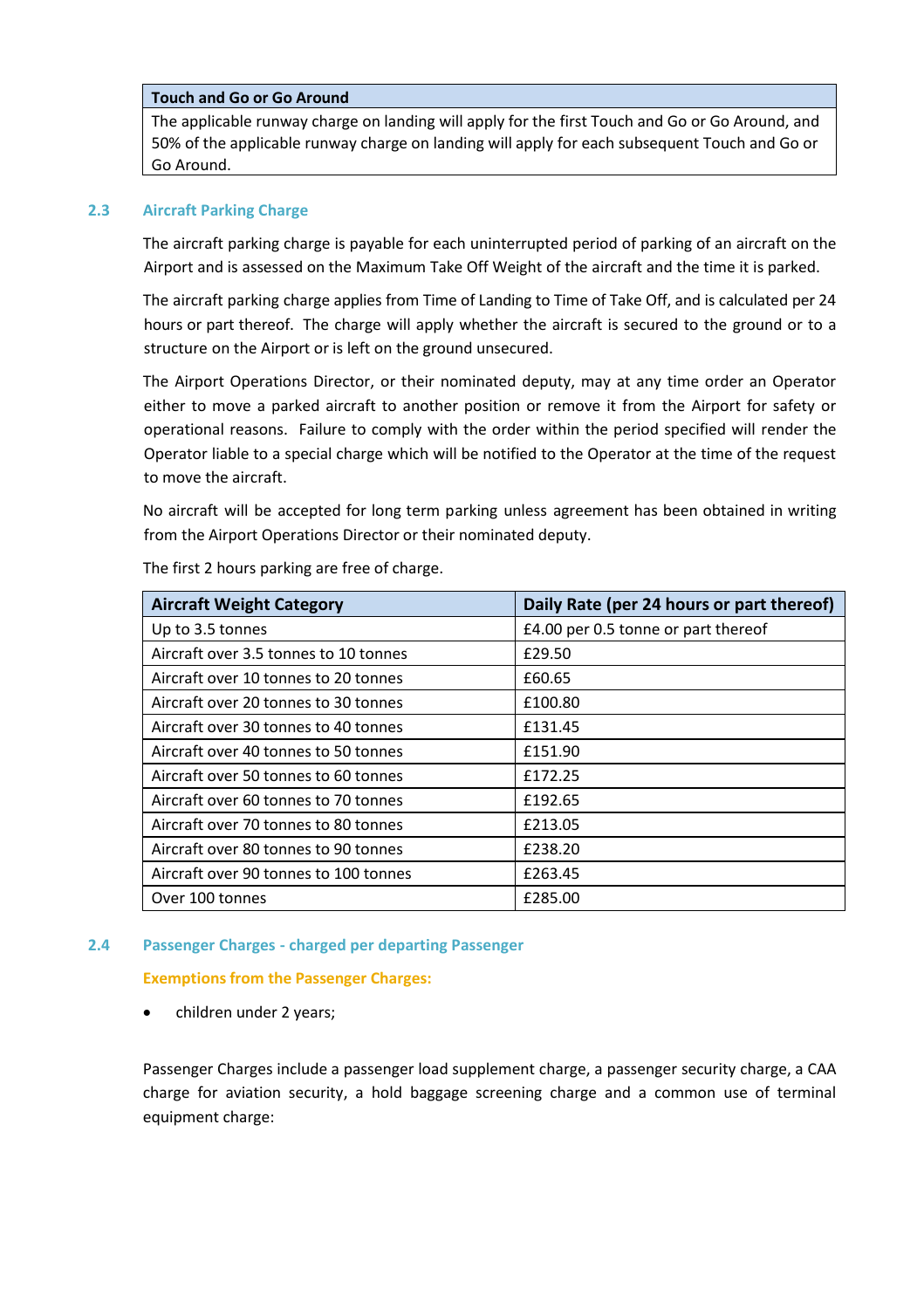## 2.4.1 Passenger Load Supplement

| Type and LOCAL time of flight                     | Rate                           |
|---------------------------------------------------|--------------------------------|
| Domestic (departures between 06:00 to 01:00)      | £10.70 per departing Passenger |
| International (departures between 06:00 to 01:00) | £19.05 per departing Passenger |
| Domestic (departures between 01:00 to 06:00)      | £12.80 per departing Passenger |
| International (departures between 01:00 to 06:00) | £21.10 per departing Passenger |

## 2.4.2 Passenger Security Charge

| <b>Passenger type</b>     | Rate                          |
|---------------------------|-------------------------------|
| Applies to ALL Passengers | £3.90 per departing Passenger |

## 2.4.3 CAA Charge for Aviation Security

| <b>Passenger type</b>     | Rate                          |
|---------------------------|-------------------------------|
| Applies to ALL Passengers | E0.06 per departing Passenger |

## 2.4.4 Hold Baggage Screening

| <b>Passenger type</b>     | Rate                                 |
|---------------------------|--------------------------------------|
| Applies to ALL Passengers | <b>EO.99 per departing Passenger</b> |

## 2.4.5 Common Use Terminal Equipment (C.U.T.E)

| Type of service                         | Rate                          |
|-----------------------------------------|-------------------------------|
| Common Use Terminal Equipment (C.U.T.E) | £0.31 per departing Passenger |

## **2.5 Additional Passenger Charge**

## 2.5.1 Passenger with Reduced Mobility Charge

The Company is required to provide Passenger with Reduced Mobility services in accordance with legislation.

The Company shall provide (whether itself or through its subcontractors) this service from the designated point of arrival at the Airport to the aircraft and from the aircraft to a designated point of departure from the Airport. For the purpose of this paragraph, the persons entitled to benefit from this service are as defined in Regulation (EC) No 1107/2006.

| <b>Passenger type</b>     | Rate                                 |
|---------------------------|--------------------------------------|
| Applies to ALL Passengers | <b>£0.36 per departing Passenger</b> |

# 2.5.2 Policing Charge

The Company is required to provide policing services at the Airport in accordance with the Policing and Crime Act 2009. A policing charge is payable for each passenger.

| <b>Passenger type</b>     | Rate                          |
|---------------------------|-------------------------------|
| Applies to ALL Passengers | £0.29 per departing Passenger |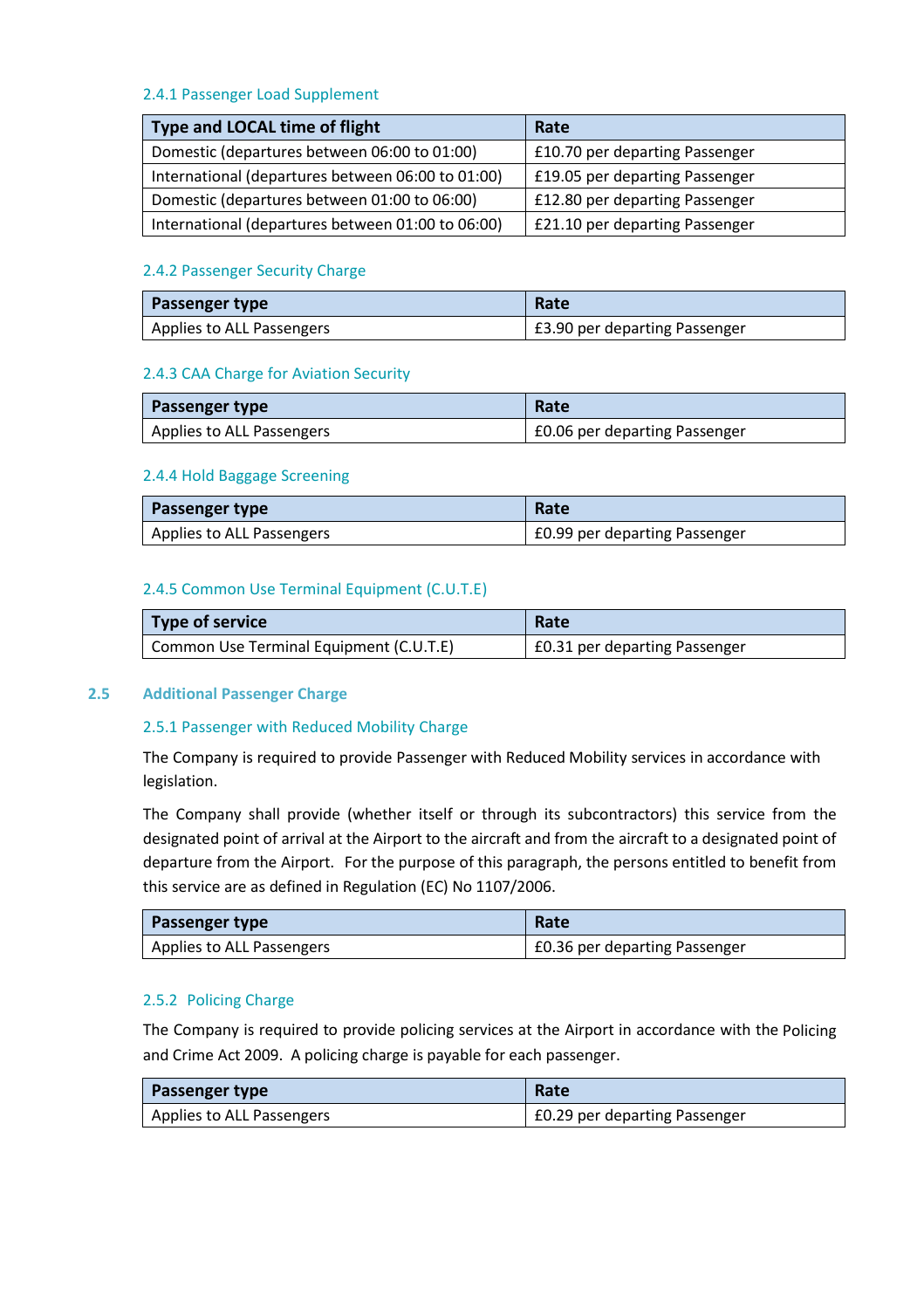## **2.6 Passenger Charge - Levied on the handling agent and charged per departing Passenger**

| Type of service     | Rate                                 |
|---------------------|--------------------------------------|
| Luggage Sortation   | <b>EO.33 per departing Passenger</b> |
| Check In Desk Usage | <b>£0.23 per departing Passenger</b> |

#### **2.7 Fire Category Upgrade Charge**

The Company is able to provide fire cover up to and including Fire Category 9.

| <b>Fire Category</b> | <b>Rate per Movement</b> |
|----------------------|--------------------------|
| Category 8 Upgrade   | £535.60                  |
| Category 9 Upgrade   | £776.90                  |

If an Operator requests a fire category upgrade and then subsequently gives fewer than 6 hours' notice of cancellation, the Operator will be liable for 50% of the applicable fire category upgrade Charge.

#### **2.8 Diversions**

For all diverted flights, the relevant runway charge on landing (sectioned 2.1) and aircraft parking Charge (section 2.3) will apply, unless agreed otherwise in writing between the Operator and the Company's Director of Aviation Development.

All disembarking passengers of diverted flights will be charged the passenger load supplement charge outlined in section 2.4.1.

#### **2.9 Porterage**

Porterage services available on outbound and inbound movements at £520.00 per movement up to CAT 7 aircraft, larger aircraft POA.

For outbound flights, porterage is provided for hold bags from coach parking/ terminal front and will ensure your bags reach the aircraft with full support.

For inbound flights, porterage can be provided for hold bags from arrivals carousels to the coach parking/ terminal front in bulk movement.

Access can be provided for kit vans to collect kit/ equipment direct from aircraft and is subject to a £520.00 charge (Equipment only, no personal bags service).

## **2.10 Temporary Demarcated Area**

The use of the Temporary Demarcated Area (TDA) will be subject to a charge of £65.00 per landing.

## 3. ANCILLARY CHARGES & ADDITIONAL SERVICES

The Company is able to provide additional services on request, which shall be charged at the rates, as detailed below. Please contact the Airport's Operations Team on **+44(0)7810 558 278** unless otherwise stated.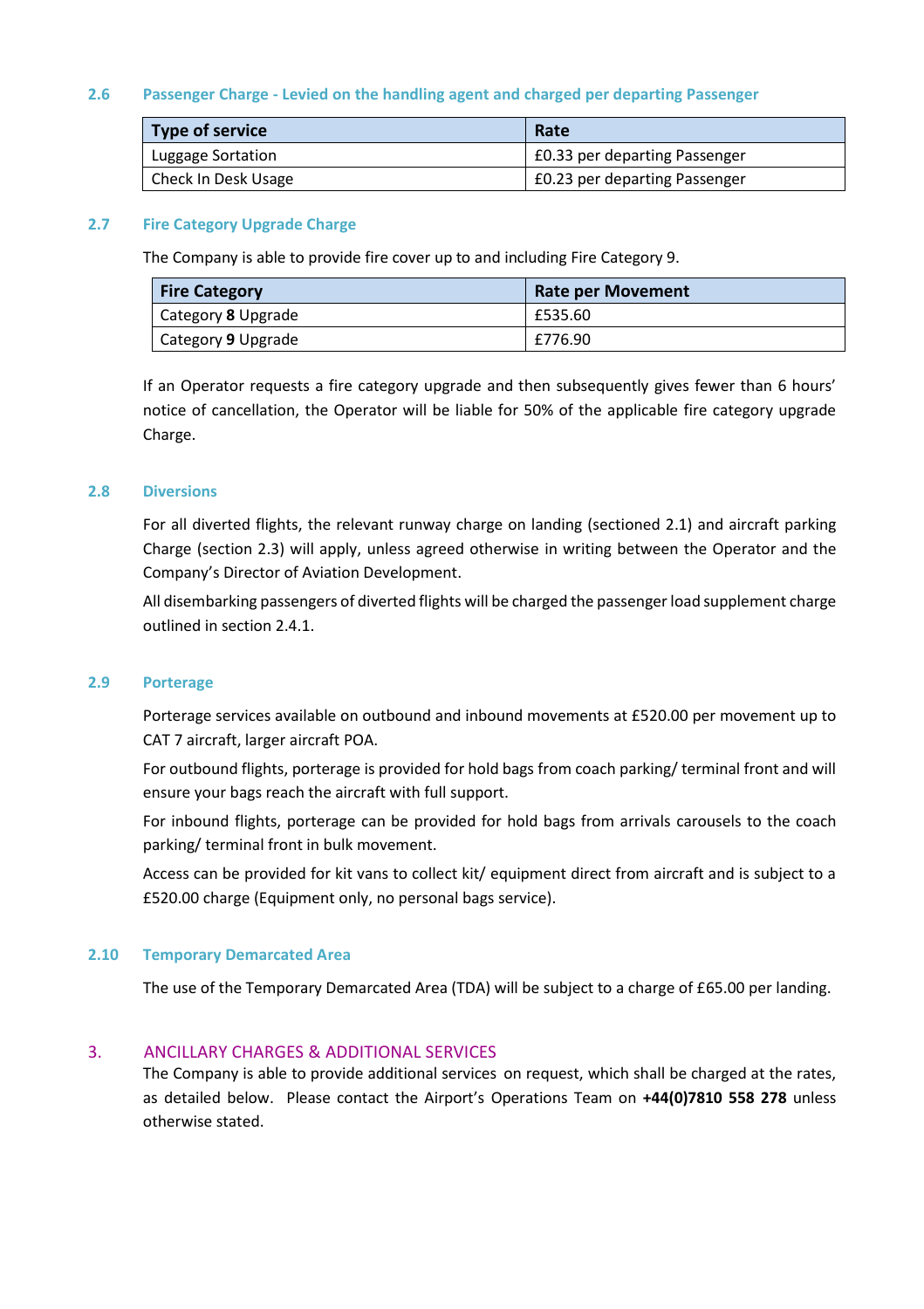## **3.1 Vehicles and Spillage Cleaning Costs**

## 3.1.1 Vehicles and Operations Staff

| <b>Vehicles and Accompanied Driver</b> | Rate                             |
|----------------------------------------|----------------------------------|
| Passenger Cobus Bus                    | £99.15 per hour or part thereof  |
| John Deere Tractor                     | £313.25 per hour or part thereof |
| Hi-Loader                              | £117.15 per hour or part thereof |
| Fork Lift                              | £61.05 per hour or part thereof  |
| Operations Staff / Vehicle Escort      | £71.95 per hour or part thereof  |

## **3.2 Spillage/Cleaning costs**

Operators, handling agents, tenants, concessionaires, subcontractors, or any other person on the Airport, causing or allowing pollution and/or failing to report pollution, may be liable for the cost of cleaning up or repairing any damage caused by them, their employees, sub-contractors and/or agents.

| <b>Cleaning/Spillage</b>                           | Rate                             |
|----------------------------------------------------|----------------------------------|
| Minimum Spillage Clean-up                          | £359.55 per hour or part thereof |
| <b>Minimum</b> Spillages requiring RFFS attendance | £594.85 per hour or part thereof |

## **3.3 Rescue and Fire Fighting Services (RFFS)**

There is no charge in respect of fire vehicles attending emergencies.

| <b>RFFS Services</b>          | Rate                             |
|-------------------------------|----------------------------------|
| Fuel Standby attended by RFFS | E337.75 per hour or part thereof |

#### **3.4 Aircraft Wash Stand**

For availability and booking enquiries please contact Airfield Operations on **+44 (0)151 907 1551.**

| <b>Aircraft Washstand</b> | Rate                            |
|---------------------------|---------------------------------|
| Charge for Washstand use  | E67.55 per hour or part thereof |

#### **3.5 Waste Charges**

#### 3.5.1 Aircraft Waste Disposal

A fixed charge for the use of the Company's waste management services to remove aircraft waste is applicable to Airport based cleaning operators.

| <b>Service</b>          | Rate                              |
|-------------------------|-----------------------------------|
| Aircraft Waste Disposal | $\vert$ £6,909.00 (annual charge) |

## 3.5.2 Other Waste Disposal

Other disposal includes disposal of large and small electric appliances, IT and telecommunication equipment, consumer equipment, lighting equipment, electrical and electronic tools, monitoring/control instruments, medical devices, automatic dispensers, disposal of general airfield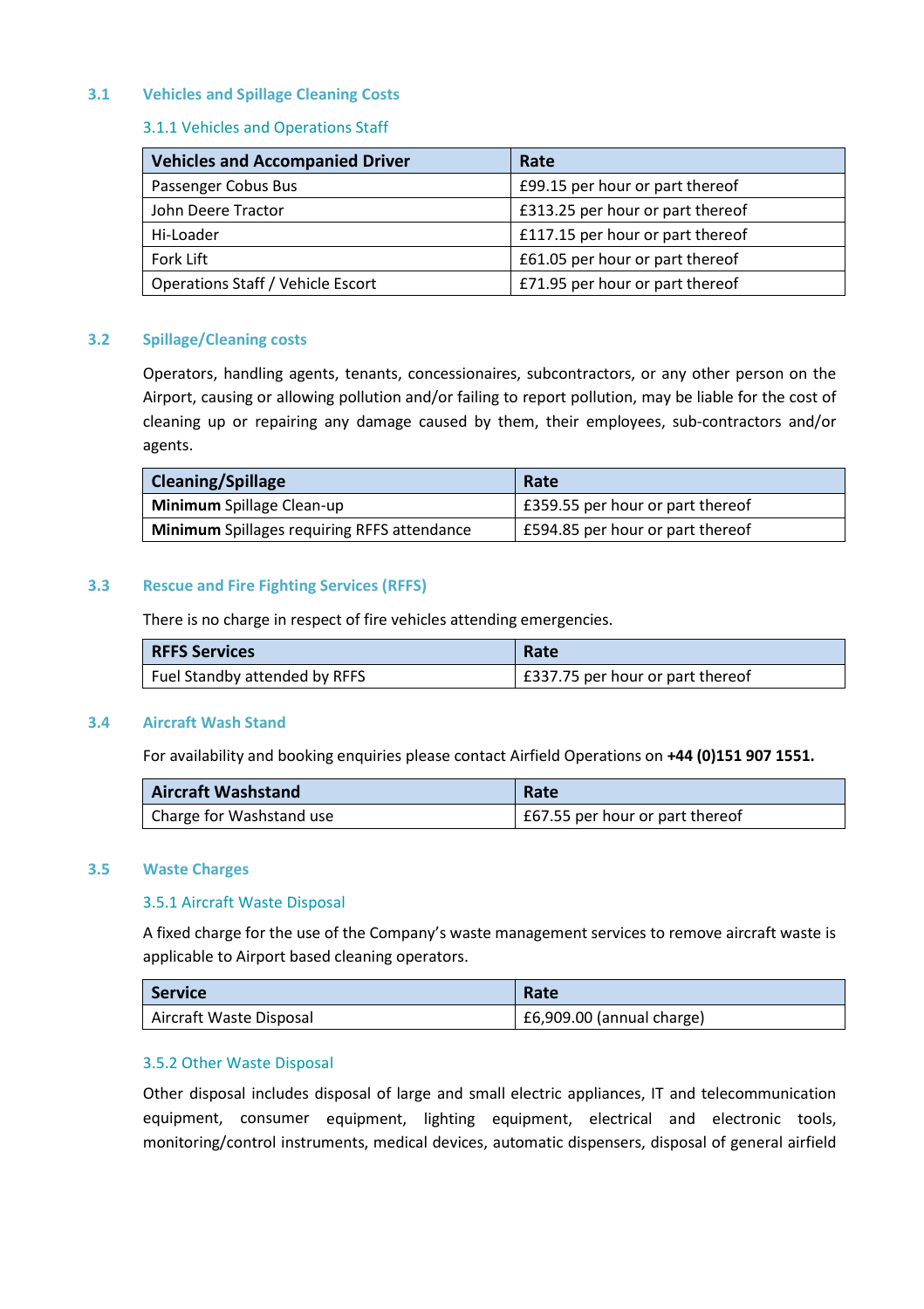waste, office waste, catering waste, retail waste. All Charges are available upon request. Please contact the Aero Department for further information and applicable Charges on **+44 (0)151 907 1705**.

#### **3.6 Hangarage/Accommodation Charges**

The Company has a range of facilities available for our service partners to rent. Use of hangars and/or accommodation at the Airport is available on an ad-hoc or long term basis. For more information, please contact the Airport's Property Department o[n property@liverpoolairport.com](mailto:property@liverpoolairport.com)

## **3.7 Airside Vehicle Permits (AVP)**

All vehicles on the Airport airside must display a valid AVP issued by the Airport's Motor Transport Department which can be contacted on: **+44 (0)151 907 1574.**

| Type of AVP                        | Rate   |
|------------------------------------|--------|
| Full AVP (valid for 12 months)     | £46.80 |
| Temporary AVP (valid for 1-5 days) | £22.35 |

#### **3.8 Passes and Permits**

All individuals working at the Airport are required to be in possession of a valid pass/identity documents. The Airport Pass Office is open 08:00 - 16:30 Monday – Friday or can be contacted by telephone on **+44 (0)151 907 2103** or emai[l passoffice@liverpoolairport.com](mailto:passoffice@liverpoolairport.com)

| <b>Staff Passes and Permits</b>            | Rate              |
|--------------------------------------------|-------------------|
| 1-14 Day on Proof of CRC                   | £41.00            |
| 15-60 Day on Submission of CRC             | £62.00            |
| 1-60 Day on Submission of CRC              | £103.00           |
| Full Pass (valid for 5 years)              | £103.00           |
| Landside Only Pass                         | £55.00            |
| ID Pass lost or stolen                     | £103.00           |
| <b>Failure to Return ID Pass</b>           | £100.00           |
| ID Pass not collected within 28 days       | £25.00            |
| <b>Company Transfer of ID Pass</b>         | £58.00            |
| 1-7 Day Accompanied Pass (>48 hrs notice)  | £21.00            |
| 1-7 Day Accompanied Pass (< 48 hrs notice) | £35.50            |
| Contractor identity card (12 months)       | £51.00            |
| Tool/Equipment permit card                 | £25.00            |
| Security report upon request               | £25.00 per report |
| Repeat accreditation check                 | £15.00            |

## **3.9 Exceptional Operational Requirements**

Where a flight imposes operational constraints, the Airport Operations Director, or their nominated deputy, may require the Operator to pay an additional charge.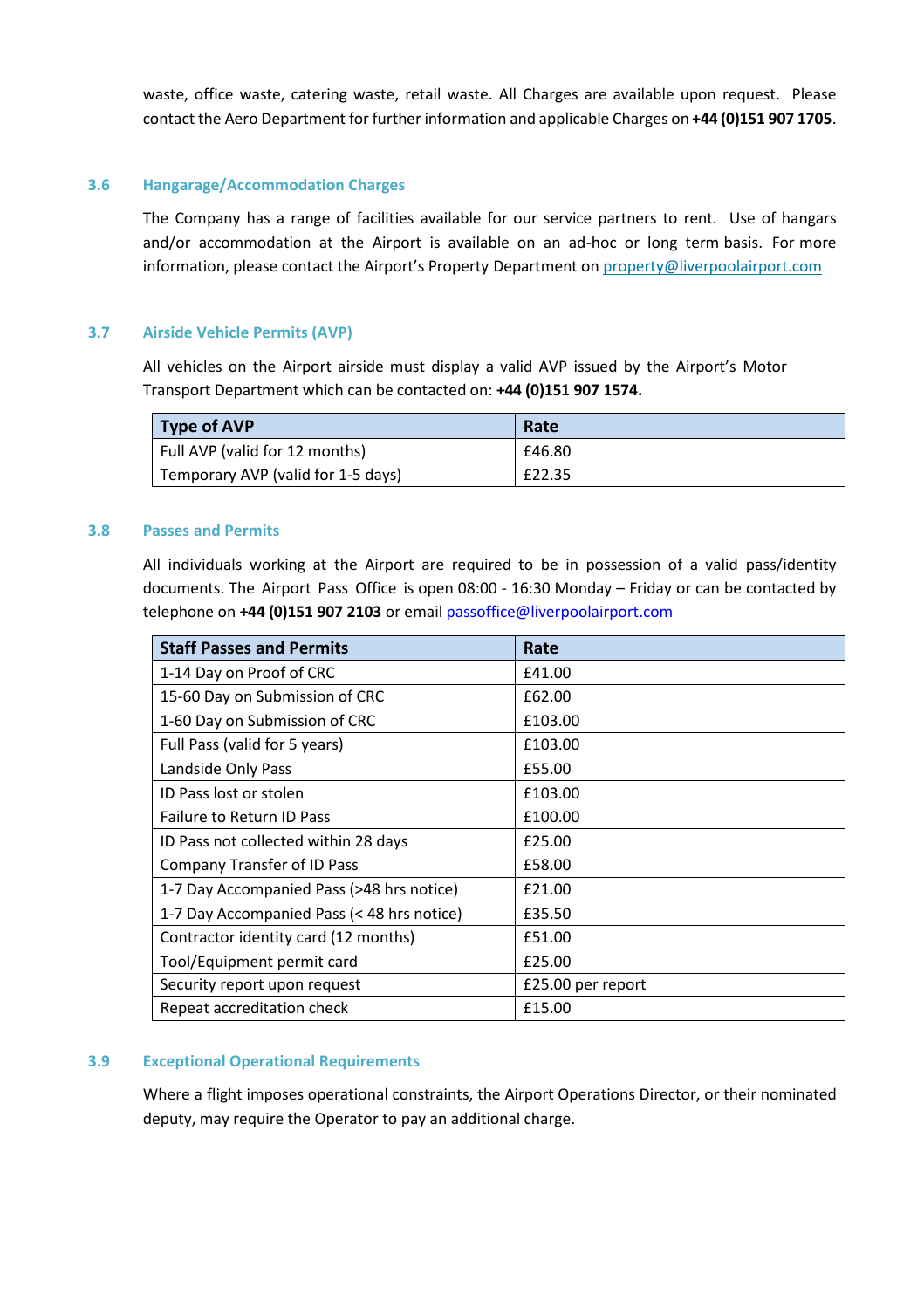## **3.10 De-Icing**

Operators using the Airport during the winter schedule must have a contract in place for de-icing of their aircraft with an approved supplier. Where a flight is diverted to the Airport and the Operator does not have a contract, the Airport will procure services subject to payment of the appropriate charges.

## **3.11 Training Courses and Room Hire**

For availability and bookings enquiries for the following training courses please contact Reception at the Airport on **+44 (0)151 907 1622.**

| <b>Training Courses</b>            | Rate                 |
|------------------------------------|----------------------|
| Airside Driving Permit CAT A       | £125.35 per attendee |
| Airside Driving Permit CAT M       | £93.60 per attendee  |
| No Shows following Booking Request | Charged at Full Rate |
| Meeting Room Hire                  | £62.40 per day       |
| Conference Room Hire               | £260.00 per day      |

For availability and bookings enquiries for the following Training Courses please contact the RFFS Station at the Airport on **+44 (0)151 907 1581.**

| <b>RFFS Training Courses</b>                             | Rate                 |
|----------------------------------------------------------|----------------------|
| $\frac{1}{2}$ Day Fire Awareness – up to 3 attendees     | £68.15 per attendee  |
| $\frac{1}{2}$ Day Fire Awareness – 4 to 6 attendees      | £63.55 per attendee  |
| $\frac{1}{2}$ Day Fire Awareness - 7 to 12 attendees     | £54.50 per attendee  |
| Full Day Fire Awareness - up to 3 attendees              | £109.00 per attendee |
| Full Day Fire Awareness - 4 to 6 attendees               | £99.85 per attendee  |
| Full Day Fire Awareness - 7 to 12 attendees              | £90.80 per attendee  |
| Fire Marshall Training - up to 3 attendees               | £68.15 per attendee  |
| Fire Marshall Training - 4 to 6 attendees                | £63.55 per attendee  |
| Fire Marshall Training $-7$ to 12 attendees              | £54.50 per attendee  |
| Manual Handling (2 hours) – up to 10 attendees           | £27.25 per attendee  |
| Manual Handling (2 hours) - over 11 attendees            | £22.70 per attendee  |
| 3 Day First Aid at Work - up to 3 attendees              | £275.60 per attendee |
| 3 Day First Aid at Work - 4 to 6 attendees               | £244.40 per attendee |
| 3 Day First Aid at Work Revalidation - up to 3 attendees | £202.80 per attendee |
| 3 Day First Aid at Work Revalidation - 4 to 6 attendees  | £171.60 per attendee |
| 1 Day Emergency First Aid at Work - up to 3 attendees    | £156.00 per attendee |
| 1 Day Emergency First Aid at Work-4 to 6 attendees       | £145.60 per attendee |
| 1/2 Day Safe Working at Height                           | £68.15 per attendee  |

#### **3.12 Filming and Camera Crew**

The published fees for filming at Liverpool John Lennon Airport are as follows:

| <b>Filming Crew</b>                    | Rate             |
|----------------------------------------|------------------|
| 1-25 personnel (incl. visitor passes)  | £65.50 per hour  |
| 26-75 personnel (incl. visitor passes) | £540.80 per hour |
| 76+ (incl. visitor passes)             | £722.80 per hour |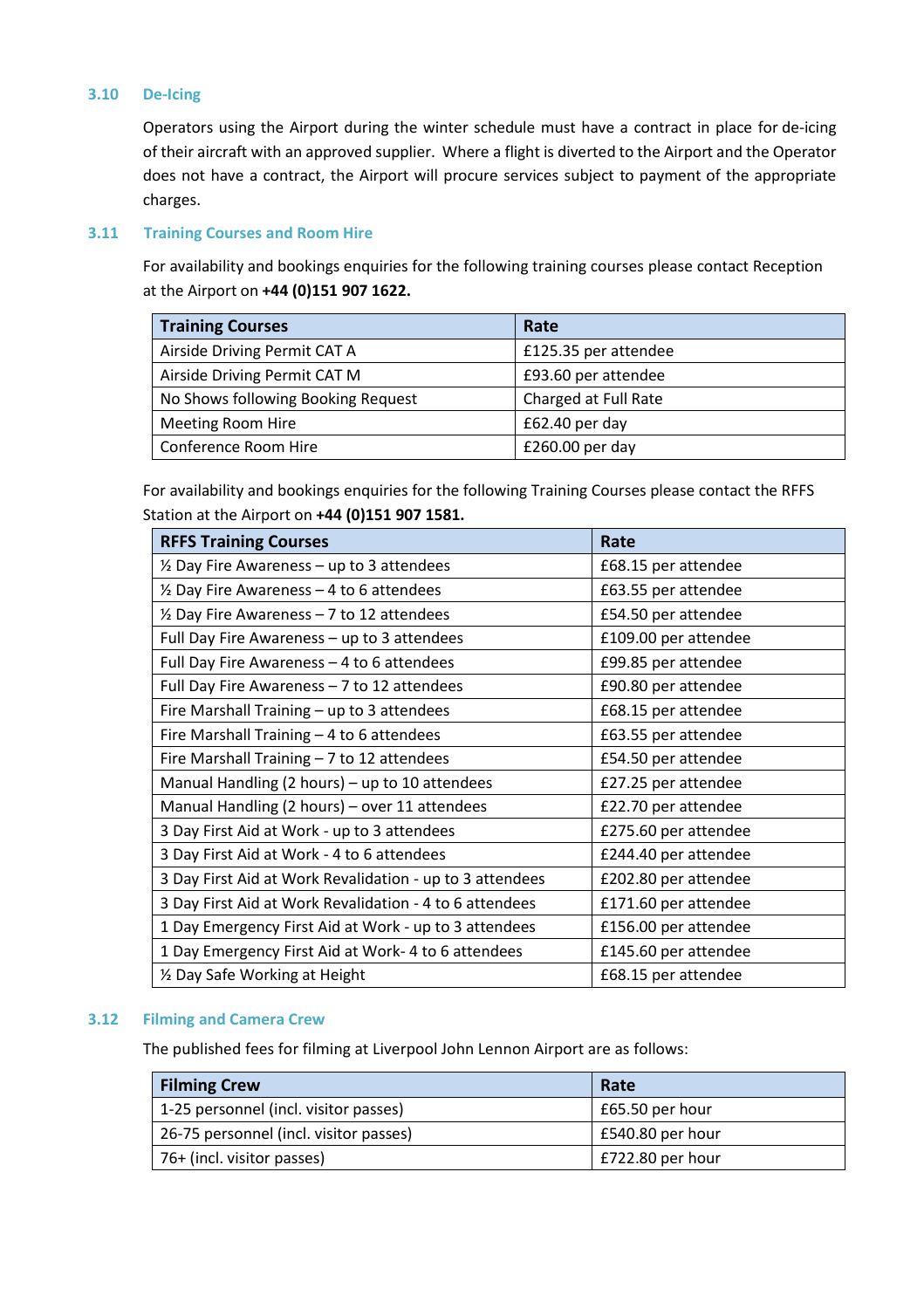## 4. DISCOUNTS

The Company welcomes longer term agreements with Operators, and as such, Operators may apply to the Company for discounts on the Charges for the operation of new services to new destinations, or for increased frequencies to existing destinations. Such discounts need to be agreed in writing with the Company prior to the commencement of such services.

**The granting of discounts shall be at the complete discretion of the Company.**

## 5. PAYMENT TERMS

- 5.1 Charges are payable by the Operator in advance of their visit to the Airport, unless a visit is unscheduled, for example, a diverted flight, in which case the Operator will be invoiced for the Charges in accordance with the remainder of this clause. The Company will issue a pro-forma invoice to the Operator, and the Operator shall make a payment on account of the pro-forma invoice total 7 days in advance of arrival. Following the visit, the Company will issue a VAT invoice for any additional Charges incurred during the visit, over and above the payment on account. The VAT invoice is payable within 30 days. If the Company has agreed to extend credit facilities to an Operator, the Charges for a visit are payable within 30 days of the date of the invoice from the Company (or within such other credit period as may be agreed in writing). Credit facilities will only be extended to Operators where prior written approval has been granted by the Company. Application for credit facilities will be considered by the Airport Finance Department.
- 5.2 The Operator shall pay the appropriate Charges as amended from time to time. The Operator shall also pay the appropriate charges for any supplies, services or facilities provided to them or to the aircraft at the Airport by or on behalf of the Company. The charges for such supplies, services or facilities shall (unless otherwise agreed before charges are incurred) be those as may from time to time be determined by the Company. All such charges shall be payable by the Operator within 30 days of the date of an invoice issued by the Company.
- 5.3 Without limiting the Company's other rights and remedies, if the Operator fails to make a payment due to the Company under these Terms by the due date, the Operator shall pay interest on the overdue sum from the due date until payment of the overdue sum, whether before or after judgement. Interest shall accrue each day at 4% above the base rate of Barclays Bank from time to time, but at 4% a year for any period when that base rate is below 0%.
- 5.4 Time for payment shall be of the essence of these Terms.

## 6. OPERATIONS

- 6.1 The Operator, or its appointed handling agent, shall furnish to the Company, or to such other company as the Company may direct, in such form as the Company may from time to time determine:
	- 6.1.1 information relating to the movements of its aircraft, or aircraft handled by the handling agent, at the Airport within 24 hours of each movement. The information must include (without limit) details of the number of terminal arriving, departing and transit Passengers, the volume of cargo and mail embarked and disembarked at the Airport, and the name and address of the Operator who is to be invoiced, if the information is being provided by the handling agent;
	- 6.1.2 on demand, details of the Maximum Take Off Weight authorised in respect of each aircraft owned or operated by the Operator;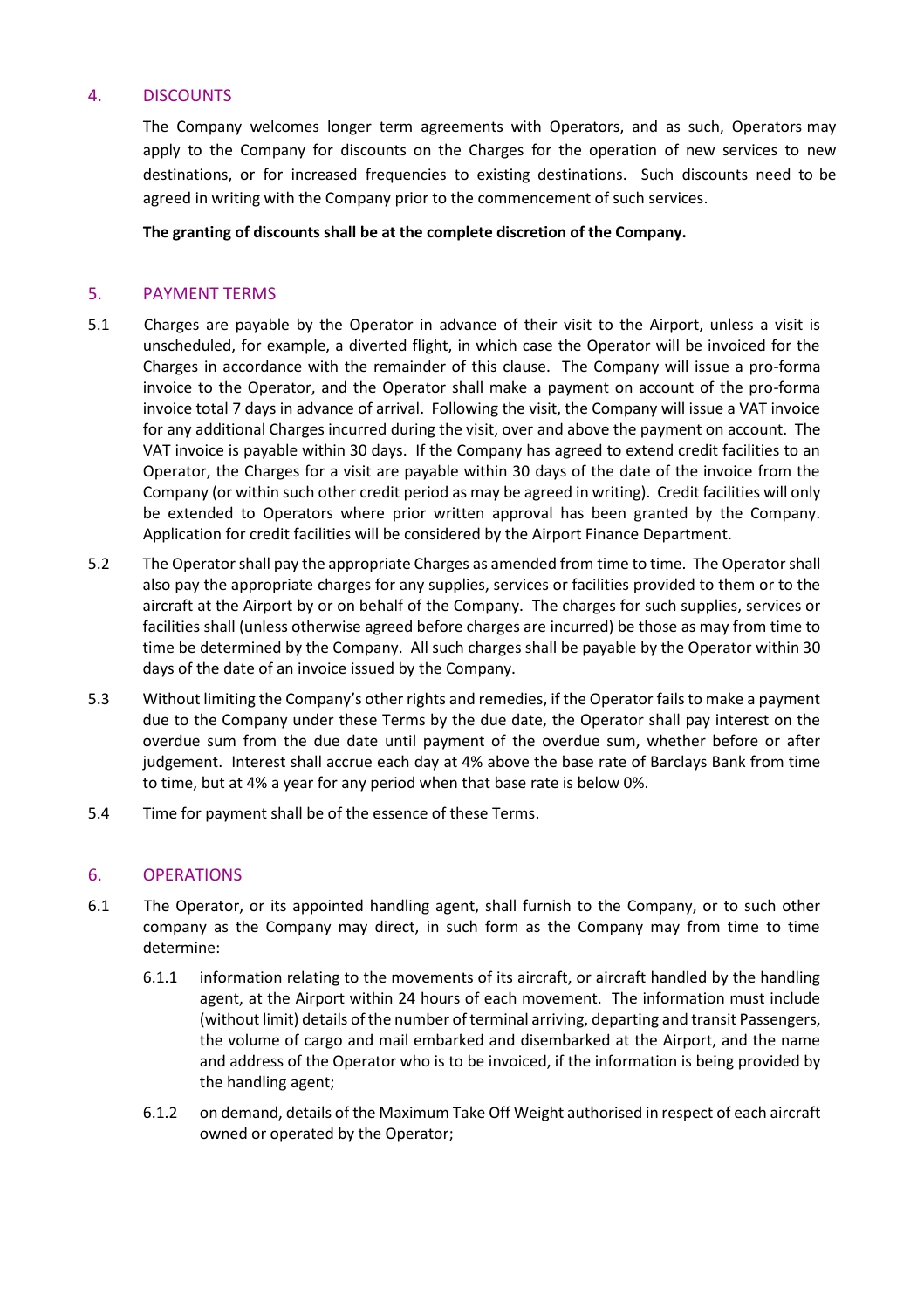- 6.1.3 on demand, details of any changes to the Maximum Take Off Weight authorised in respect of each aircraft owned or operated by the Operator;
- 6.1.4 within 28 days of written request made by the Company, copies of aircraft load sheets to enable verification of all details with respect to the Passengers carried on any or all flights departing from the Airport during a specified period. This provision shall also apply to the furnishing of copies of extracts from aircraft flight manuals to enable verification of aircraft weight and noise characteristics. The Operator shall, following a request in writing made by the Company, produce for inspection the original copies of such documents.
- 6.2 If the Operator, or its handling agent, fails to provide the information required by these Terms within the period stipulated herein, the Company shall be entitled to assess the Charges payable hereunder by the Operator by reference to the Maximum Take Off Weight authorised, and the maximum Passenger capacity of the aircraft type. The Operator shall pay the Charge assessed by the Company.
- 6.3 The Operator shall not be entitled to make any set-off against, or deduction from, the Charges. The Operator must pay such Charges in full pending resolution of any claim.
- 6.4 In the interests of safety and managing performance standards, all Operators must, as a condition of operating at the Airport, only contract with handling agents who have entered into a Licence. The Licence contains the Company's requirements for operating ground handling services at the Airport, and when signed on behalf of the handling agent and the Company, confirms that those requirements are in place.
- 6.5 The use of the Airport is subject to the following conditions:
	- 6.5.1 compliance with the local flying restrictions and remarks published from time to time in the AGA Section of the United Kingdom Air Pilot; and
	- 6.5.2 compliance with any Airport byelaws in force from time to time, instructions and orders given or published from time to time by the Company, the Civil Aviation Authority, the Department for Transport and Border Force.
- 6.6 All Operators must comply with all reasonable instructions, orders and directions of the Company from time to time.

## 7. LIMITATION OF LIABILITY

- 7.1 Nothing in these Terms shall limit or exclude the liability of the Company, or a Group Company, for:
	- 7.1.1 death or personal injury caused by its negligence, or the negligence of its employees, agents or subcontractors;
	- 7.1.2 fraud or fraudulent misrepresentation;
	- 7.1.3 any other liability that cannot be excluded by law.
- 7.2 Subject to clause 7.1, the Company and its Group Companies shall not be liable to the Operator, handling agents, subcontractors or any other person, whether in contract, tort (including negligence), for breach of statutory duty, or otherwise, arising under or in connection with these Terms and/or the use of the Airport for:
	- 7.2.1 loss of profits;
	- 7.2.2 loss of sales or business;
	- 7.2.3 loss of agreements or contracts;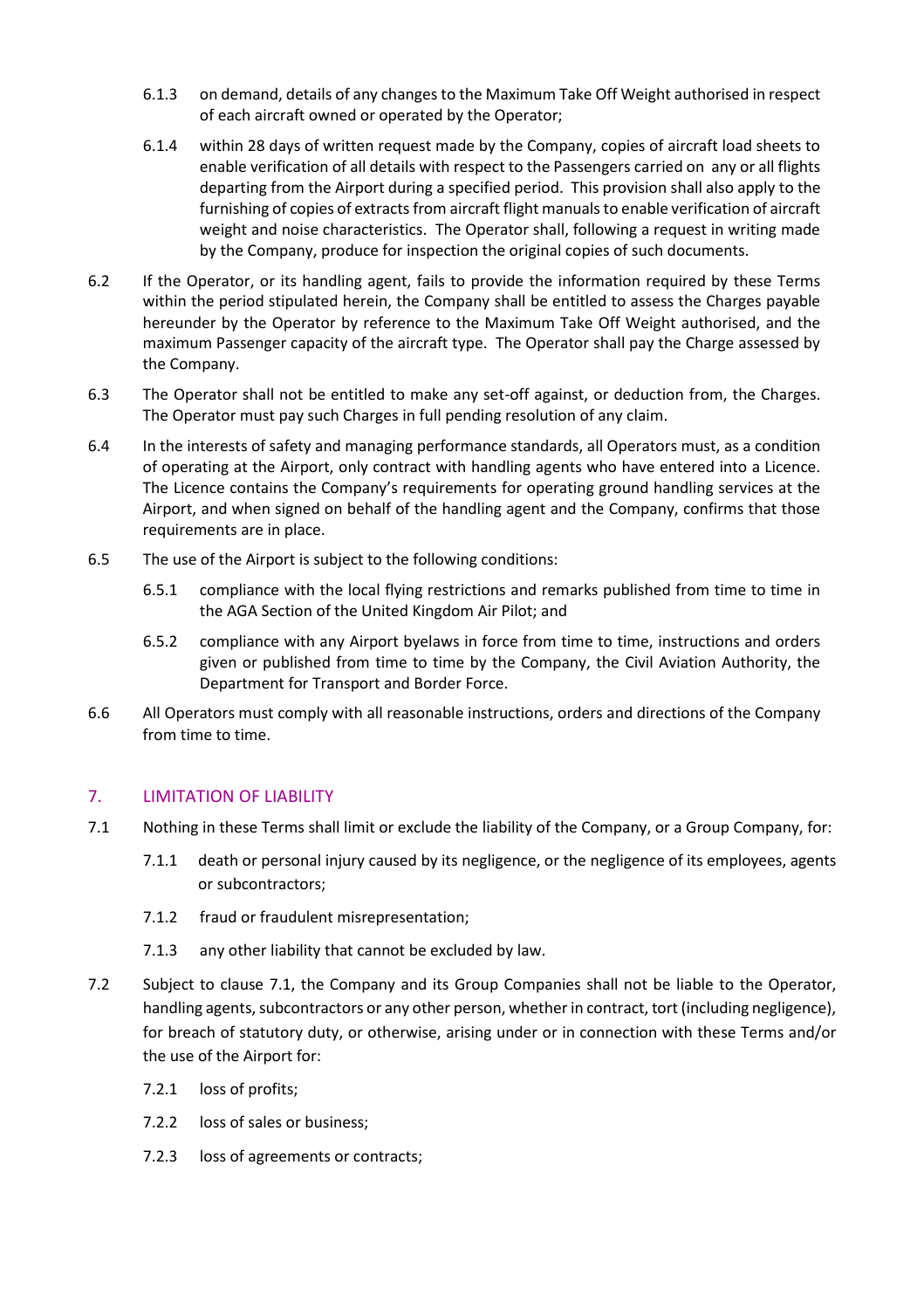- 7.2.4 loss of anticipated savings;
- 7.2.5 loss of use or corruption of software, data or information;
- 7.2.6 loss of or damage to goodwill; and
- 7.2.7 any indirect or consequential loss.
- 7.3 Subject to clause 7.1, the total liability of the Company and its Group Companies to the Operator and/or the handling agent, whether in contract, tort (including negligence), breach of statutory duty or otherwise, arising under or in connection with these Terms and/or the use of the Airport, shall be limited to 100% of the total Charges paid by the Operator in the 12 months prior to the event given rise to the claim, or such shorter period as the case may be.
- 7.4 Neither the Company, nor any Group Company, nor their respective employees, servants or agents, shall have any liability arising from any actual or alleged damage to or loss of any aircraft, its parts or accessories, or any property contained on or in the aircraft, at any time howsoever arising, including, but not limited to, liability resulting directly or indirectly from any act, omission, neglect or default on the part of the Company or any Group Company, or their respective employees, servants or agents, unless done with intent to cause damage and with knowledge that damage would probably result.
- 7.5 The Company will not be liable for any loss incurred by any Operator and/or handling agent due to the Airport ceasing operations, and the Company does not guarantee the continued use or operation of the Airport. The Company may at any time restrict access of the public to the Airport without incurring any liability whatsoever to the Operator and handling agents.

## 8. INSURANCE

- 8.1 Each Operator and handling agent must, prior to the provision of operations at the Airport:
	- 8.1.1 take out and maintain a policy in respect of comprehensive legal liability insurance covering the liability of the Operator or handling agent covering all claims, including all airside locations/activities and for personal injury to or death of persons, damage to property including airside motor vehicle operation, war and terrorism cover all arising out of or in the course of or by reason of the supply of the operations/ services and which insurance shall cover any legal liability which may be incurred by the Operator or handling agent or any of its employees or agents in respect of any loss or damage to any property (whether real or personal to whomsoever belonging, and including any financial or consequential loss) of whatever nature and howsoever arising in connection with the operations/services;
	- 8.1.2 ensure that the actual level of insurance cover purchased is at a level which will be determined according to type/location of the operation/service to be provided and will be advised to the Operator or handling agent on request, but in any event shall be as a minimum:
		- 8.1.2.1 not less than £50,000,000 GBP (fifty million pounds) public liability including Airside;
		- 8.1.2.2 unlimited liability in respect of non-airside private motor vehicle bodily injury /private motor vehicle property damage;
		- 8.1.2.3 not less than £5,000,000 GBP (five million pounds) commercial vehicle third party property damage;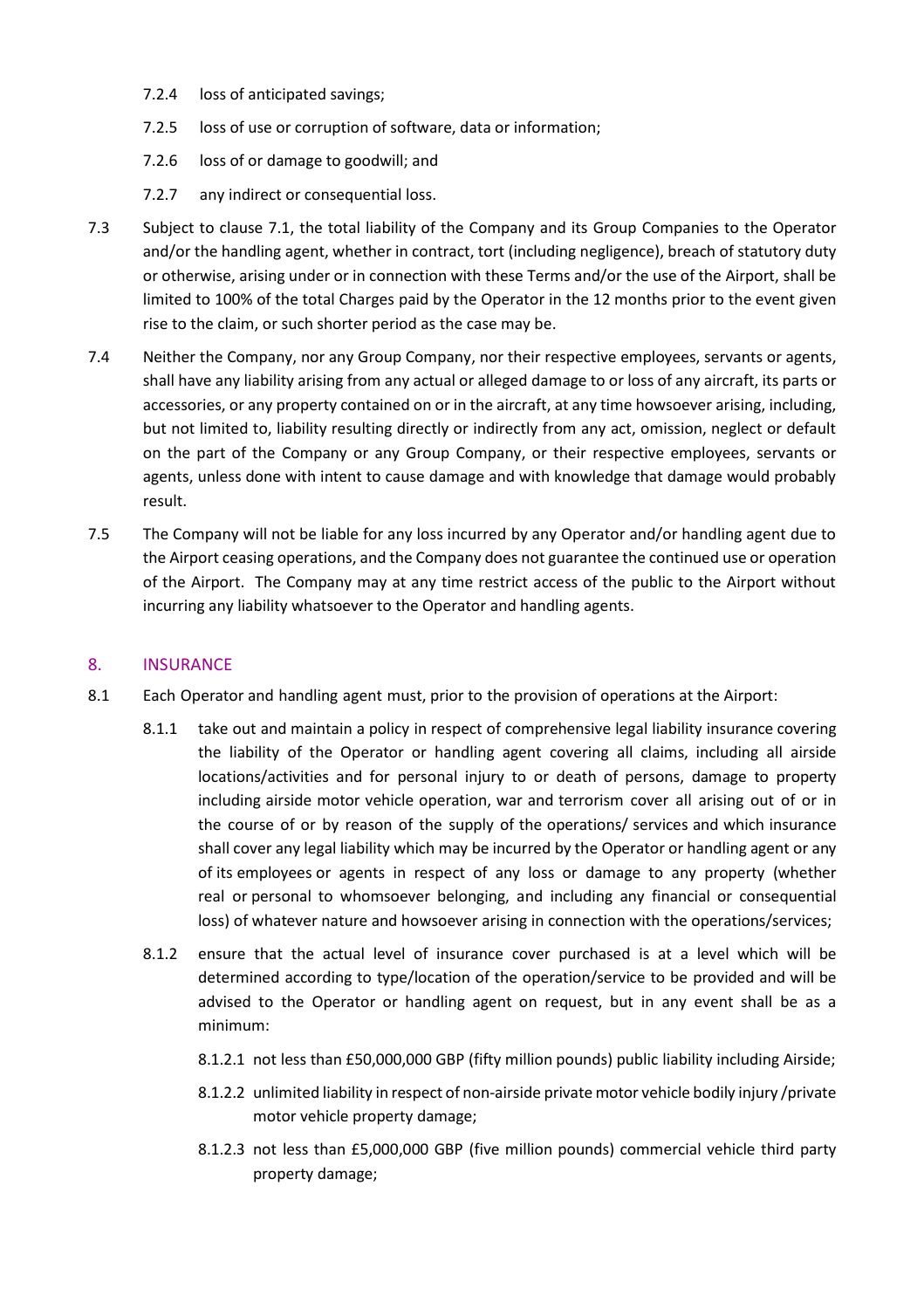- 8.1.2.4 not less than £10,000,000 GBP (ten million pounds) employers' liability.
- 8.2 The minimum sums insured must apply in respect of any one occurrence or series of occurrences arising out of one event but unlimited during the period of the policy. The Company reserves the right to amend the above minimum levels of insurance cover from time to time.

# 9. AUTHORITY TO BOARD AIRCRAFT

The Company, its employees, or agents shall have the authority to board any aircraft at the Airport for any purpose connected with the operation of the Airport, and may require the Operator of the aircraft to pay any costs incurred by the Company in doing so.

## 10. RECOVERY/REMOVAL OF AIRCRAFT

- 10.1 The Company shall have the right to remove, or require the removal of, any aircraft from any part of the Airport where that aircraft is, in the reasonable opinion of the Head of Safety and Airside Operations, in any way impeding the safe and efficient operation of the Airport. This includes the removal of an aircraft from any aircraft parking stand where in the opinion of the Head of Safety and Airside Operations the removal of that aircraft will enable a more efficient Airport operation.
- 10.2 If so advised to remove an aircraft, the Operator of that aircraft must take steps to remove it immediately upon receiving written notice ("Notice") from the Head of Safety and Airside Operations, or nominated representative. Should an Operator refuse to comply with a reasonable request to move the aircraft, the Company shall be entitled to charge the Operator an additional charge of eight times the relevant runway Charge on landing. If the Operator still refuses to move the aircraft, the provisions of clause 10.3 will apply, in addition to payment of the additional charge.
- 10.3 If the Operator is unable to, or does not, comply with the Notice, the Company may carry out the removal. The Operator hereby waives its rights against the Company and its Group Companies, and the Company excludes any liability for loss or damage caused to the aircraft by such removal, other than any which is properly attributable to the wilful misconduct of the Company.
- 10.4 The Company reserves the right at its discretion to carry out such aircraft removal without issuing a Notice, where, in the opinion of the Head of Safety and Airside Operations, safety at the Airport is at risk.
- 10.5 The Operator shall fully and effectively indemnify and hold harmless the Company and its Group Companies from and against any and all claims, losses, damage, costs, liabilities and expenses suffered or incurred by the Company or any Group Company in carrying out a removal of aircraft in accordance with this clause 10, and including any liability for loss or damage to property and/or in respect of bodily injury (including death) which may be made against the Company or any Group Company howsoever incurred as a result of any removal or failure to remove an aircraft pursuant to clauses 10.2, 10.3 and clause 10.4.

# 11. LIEN

11.1 Under section 88(1) of the Civil Aviation Act 1982 the Company is entitled to detain and sell aircraft in respect of Charges. Section 88(1) provides as follows: